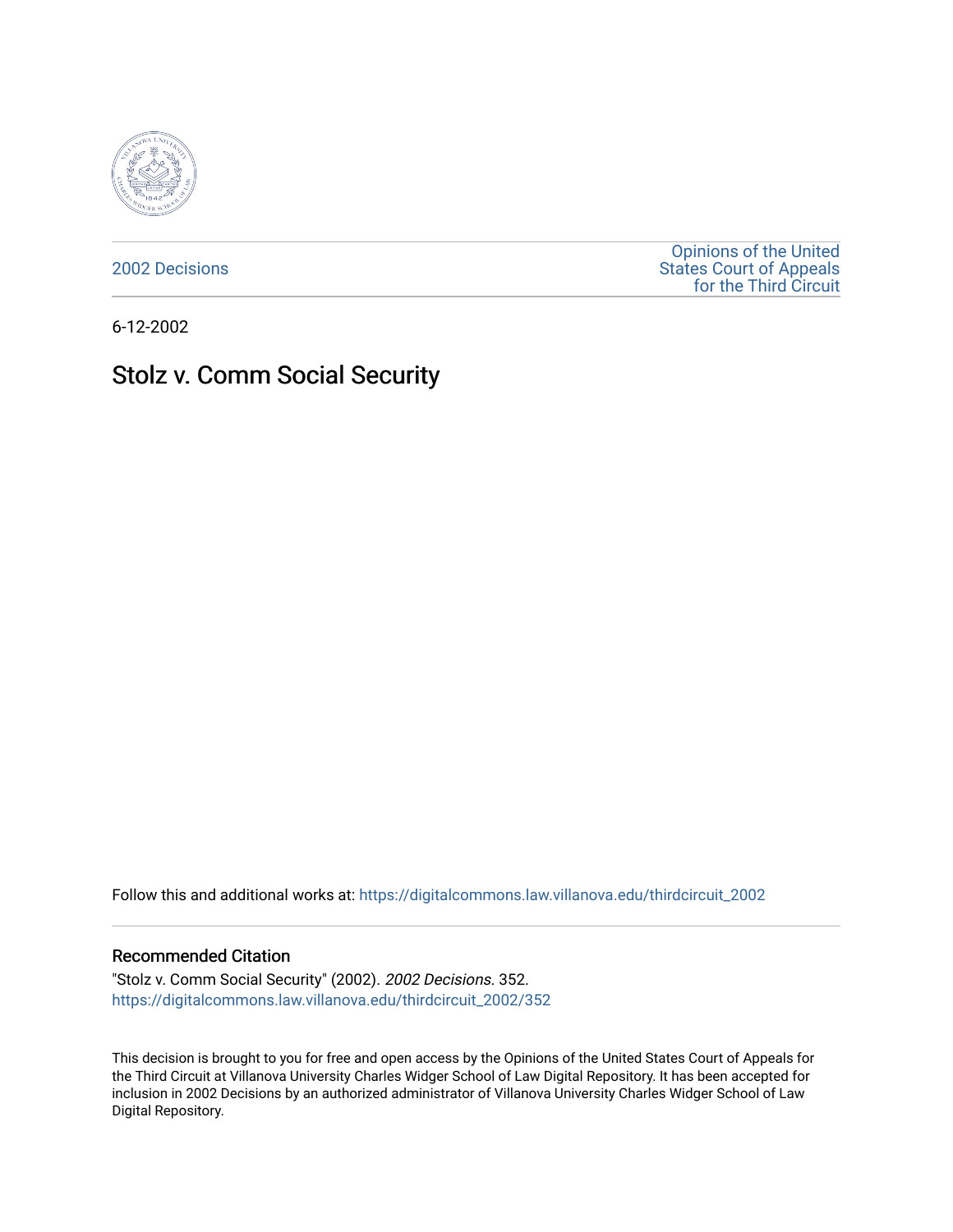IN THE UNITED STATES COURT OF APPEALS FOR THE THIRD CIRCUIT

\_\_\_\_\_\_\_\_\_\_\_\_

\_\_\_\_\_\_\_\_\_\_\_\_

\_\_\_\_\_\_\_\_\_\_\_\_

\_\_\_\_\_\_\_\_\_\_\_\_

\_\_\_\_\_\_\_\_\_\_\_\_

\_\_\_\_\_\_\_\_\_\_\_\_

No. 01-3595

 LORRAINE M. STOLZ Appellant v.

> LARRY G. MASSANARI, ACTING COMMISSIONER OF SOCIAL SECURITY

 Appeal from the United States District Court For the Eastern District of Pennsylvania D.C. No.: 00-cv-04053 District Judge: Honorable Herbert J. Hutton

Submitted Under Third Circuit LAR 34.1(a) May 7, 2002

Before: NYGAARD, ALITO, and ROSENN, Circuit Judges

(Filed: June 12, 2002 )

OPINION OF THE COURT

ROSENN, Circuit Judge.

 Lorraine M. Stolz (Stolz or claimant) appeals from an order of the United States District Court for the Eastern District of Pennsylvania granting the motion of the Commissioner of Social Security for summary judgment and denying Stolz disability benefits. Stolz timely appealed. We affirm.

 $\mathbf{I}$ . I.  $\mathbf{I}$ 

 The facts of this case are known to the parties and our references to them are brief. Stolz alleges that she suffers from debilitating multiple chemical sensitivity and chronic fatigue. Stolz, a high school graduate, was 44 years of age at the time of the administrative hearing in 1997. She resided with her husband, William, for twenty years and they had two minor children.

 Stolz worked as a cashier from 1978 to 1982. She then took a leave of absence to have children, and returned to work in the family business, a paint operation in Temple, Pennsylvania. Stolz stopped working in the family business on May 24, 1996, because of medical problems such as headaches, dizziness, nausea, forgetfulness, and problems with concentration. She attributed her illness to exposure to chemical fumes emitted in the paint store where she worked. Her position, however, did not involve preparation or mixture of paints, but was principally clerical. She took care of the bookkeeping, accounts receivable, computer typing, and other general office work.

 On January 13, 1997, Stolz filed her initial application for disability insurance benefits (DIB) alleging that on May 24, 1996, she became totally disabled due to environmental illness, chronic fatigue syndrome, and fibromyalgia. The Commissioner denied the application both initially and upon reconsideration. Stolz requested a hearing before an Administrative Law Judge (ALJ). She and her husband appeared at the hearing and testified. The ALJ found that the plaintiff was not totally disabled and was not entitled to receive DIB benefits. Plaintiff appealed to the Appeals Council to review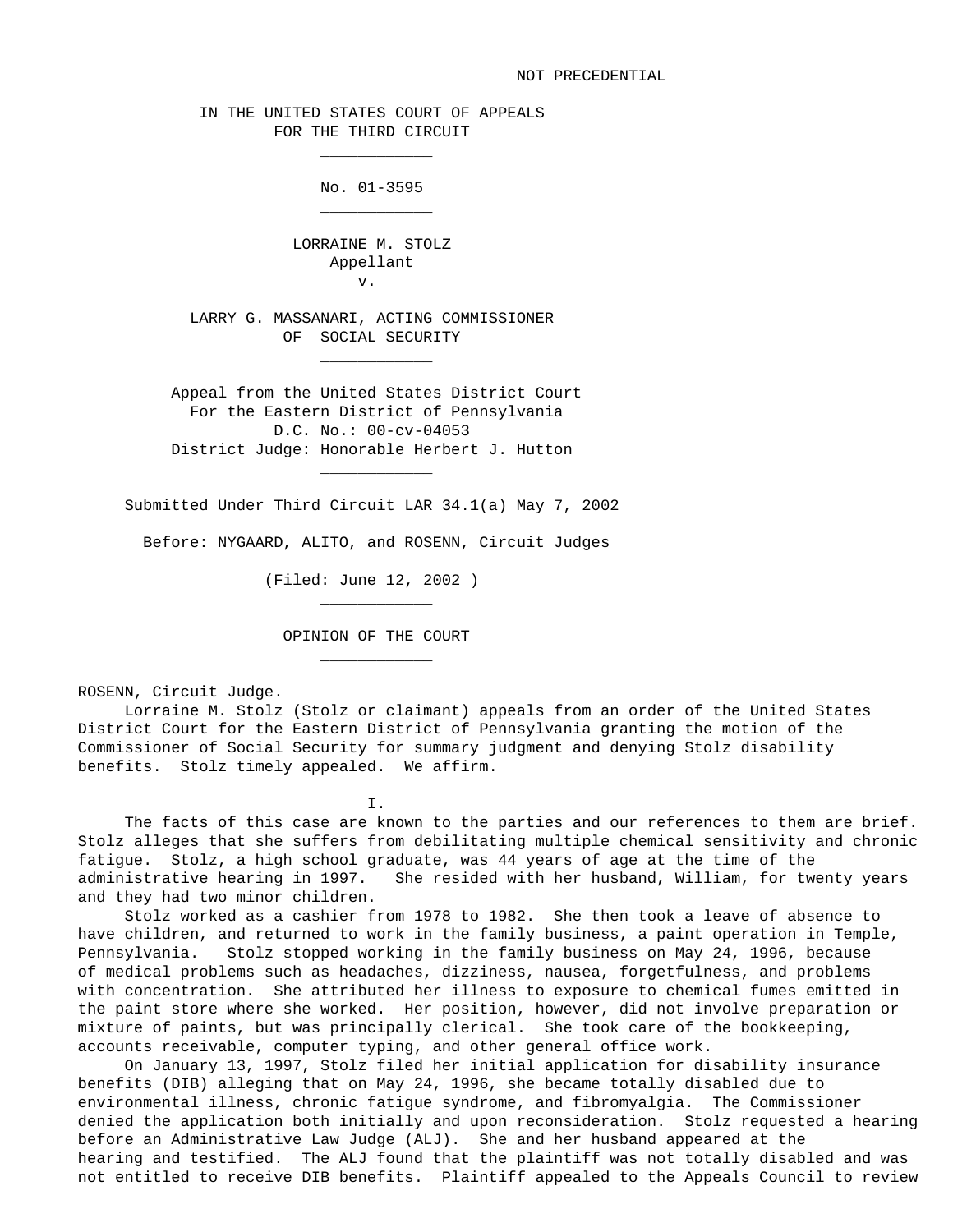the ALJ's decision. The Appeals Council denied claimant's request for review and upheld the ALJ's decision as the final decision of the Commissioner.

 Claimant appealed and both parties sought summary judgment. On appeal, the Magistrate Judge (MJ) recommended reversal of the ALJ's decision and a remand to the Commissioner to grant the benefits. The District Court rejected the recommendation of the MJ and granted the Commissioner's motion for summary judgment.

II.

 On appeal, the claimant contends that the ALJ and the District Court (1) improperly rejected her diagnosis of disabling chronic fatigue, environmental/chemical sensitivity and organic brain dysfunction by implicitly requiring objective medical evidence of these conditions and their limitations; (2) ignored the Social Security Administration's regulations and case law directing that non-medical evidence from the claimant's husband and her treating chiropractor be at least reviewed and analyzed; and (3) misconstrued the disability reports from Dr. Grace Ziem to suggest that claimant was capable of substantial gainful activity.

 We review a decision to deny disability benefits on a "substantial" evidence basis. 42 U.S.C. 405(g). "Substantial evidence has been defined as more than a mere scintilla. It means such relevant evidence as a reasonable mind might accept as adequate." Plummer v. Apfel, 186 F.3d 422, 427 (3d Cir. 1999)(internal quotations omitted). The ALJ's decision is the final decision of the Commissioner when the Appeals Council denies a request for review. Sims v. Apfel, 530 U.S. 103, 107 (2000).

 Our scope of review of the Commissioner's final decision is limited by the Social Security Act (Act), 42 U.S.C. 405(g),(h). If the ALJ's decision is supported by substantial evidence, we must affirm. Richardson v. Perales, 402 U.S. 389, 390 (1971). We are confined, of course, to evidence presented to the ALJ in determining whether the ALJ's decision is supported by substantial evidence.

 Dr. Eugene Shippen, a family physician, treated claimant over a period of years. He also referred her to numerous specialists to evaluate her various symptoms. He prepared for the Bureau of Disabled Terminations a comprehensive report concerning her medical symptoms. In addition, the claimant saw Dr. Mitchell Price, a chiropractor, weekly from early 1994 through 1996. Dr. Shippen concluded that the claimant had chronic fatigue syndrome, fibromyalgia, multiple chemical sensitivities, and that the combination of these and other related problems left the claimant totally disabled for any form of gainful employment.

 The ALJ carefully reviewed the record, including the medical reports, and made pertinent findings of fact relating to the claimant's disability. He found that the medical evidence established that claimant has chemical sensitivity and organic mental disorder (mental loss) impairment which are severe but which do not meet any of the impairments listed in Code of Federal Regulations. 20 C.F.R., Pt. 404, Subpt. P., App. 1, Listing 12.02. (Finding no. 3). He also found claimant's statements concerning her impairments and the impact on her ability to work were not entirely credible in light of the reports of Dr. Reid and Dr. Minehart, the extent of her daily activities, her ability to use oxygen while working, and the minimal medication that she took for pain.

 The ALJ explained that because of claimant's chemical sensitivity he found that she was limited to working in environments where she would not be exposed to dust, fumes, and other irritants. The ALJ did not dispute Dr. Shippen's opinion that the claimant had fatigue and chemical sensitivity. The ALJ concluded however, that, consistent with the Social Security regulations, Dr. Shippen's opinion was not supported by other substantial evidence in the record, and the ALJ comprehensively discussed his reasons for such a conclusion.

 Moreover, some of the objective evidence relied on by Dr. Shippen, a family practitioner, was not significant, according to specialists Dr. Reed and Dr. Minehart. Dr. Shippen's opinion primarily consisted of conclusory statements based on claimant's complaints, but not on his own medical findings. He failed to submit any clinical or treatment notes to support his opinion.

 In its review of the evidence, the District Court arrived at the same result, quoting the following excerpt from the ALJ's decision:

 As Dr. Shippen's opinion is not supported by the objective tests as interpreted by the specialists or any other objective evidence and also